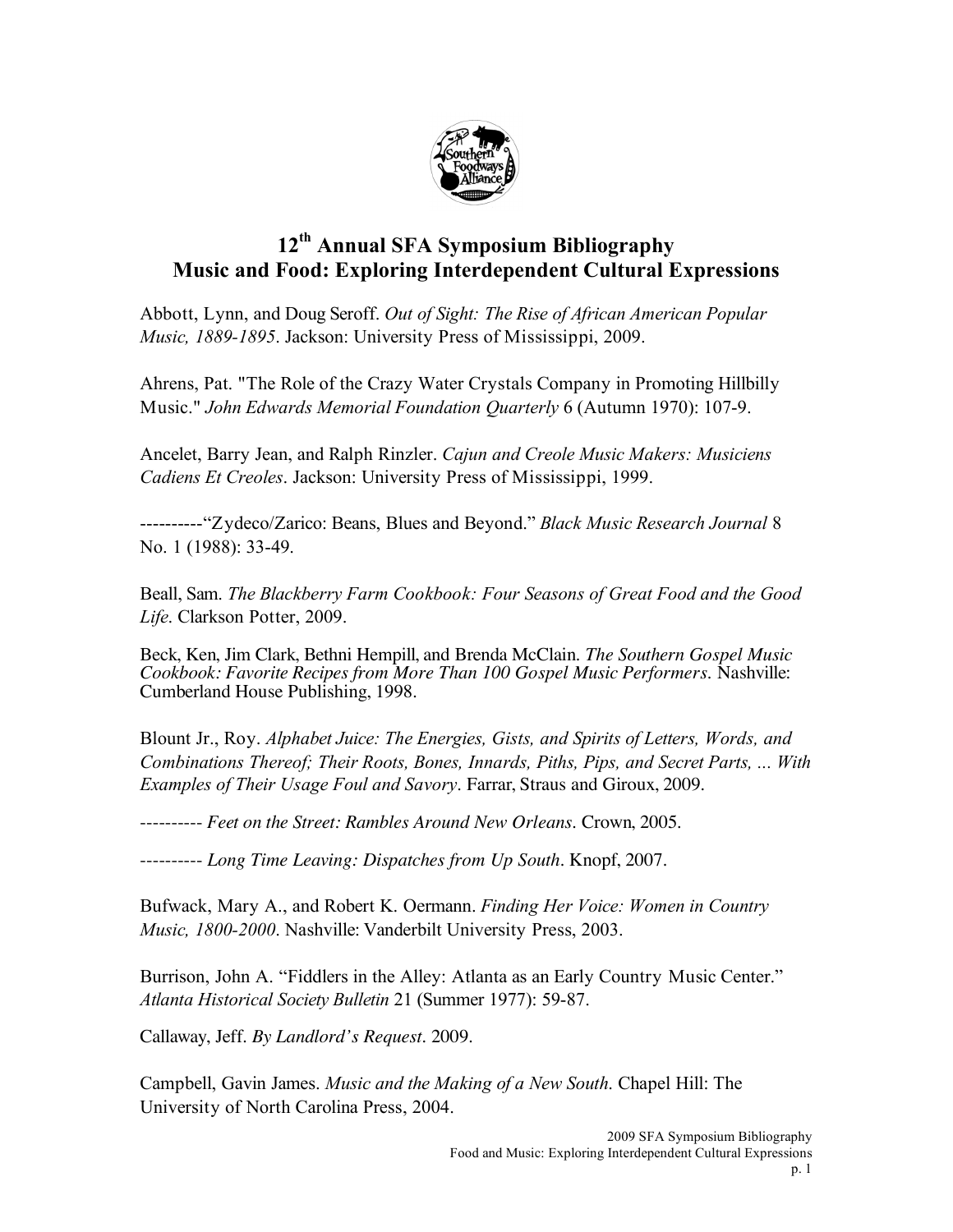Cantwell, Robert. *Bluegrass Breakdown: The Making of the Old Southern Sound*. Urbana: University of Illinois Press, 2002.

Carey, Bill. *Fortunes, Fiddles and Fried Chicken : A Business History of Nashville*. Franklin, Tennessee: Hillsboro Press, 2000.

Cash, June Carter. *Mother Maybelle's Cookbook: A Kitchen Visit with America's First Family of Country Song*. Wynwood Press, 1989.

Cauthen, Joyce. *With Fiddle and Well-Rosined Bow: A History of Old-Time Fiddling in Alabama*. Tuscaloosa: University Alabama Press, 2001.

Chang, David and Peter Meehan. *Momofuku*. Clarkson Potter, 2009.

Chapman, Marshall. *Goodbye, Little Rock and Roller*. St. Martin's Griffin, 2004.

---------- *Mellowicious!* Tallgirl Records, 2006.

Clay Otis. *The Only Way Is Up*. Import, 2008.

---------- *Live Again*. Import, 2009.

---------- *Walk A Mile In My Shoes.* Echo Records, 2007.

Colonel Bruce Hampton and the Quark Alliance. *Give Thanks to Chank*. Brato Granibe Records, 2007.

Colonel Bruce Hampton, Ret. *Songs of the Solar Ping*. Brato Granibe Records, 2008.

Danchin, Sebastian. *Blues Boy: The Life and Music of B.B. King*. Jackson: University Press of Mississippi, 1998.

Downs, Haley and Julie Kahn. *Swamp Cabbage.*

Ellison, Ralph and Robert O'Meally (ed.). *Living with Music: Ralph Ellison's Jazz Writings*. Modern Library, 2002.

Ferris, William. *Blues From The Delta*. New York and Washington D.C.: Da Capo Press, 1988.

----------*Give My Poor Heart Ease: Voices of the Mississippi Blues*. Chapel Hill: The University of North Carolina Press, 2009.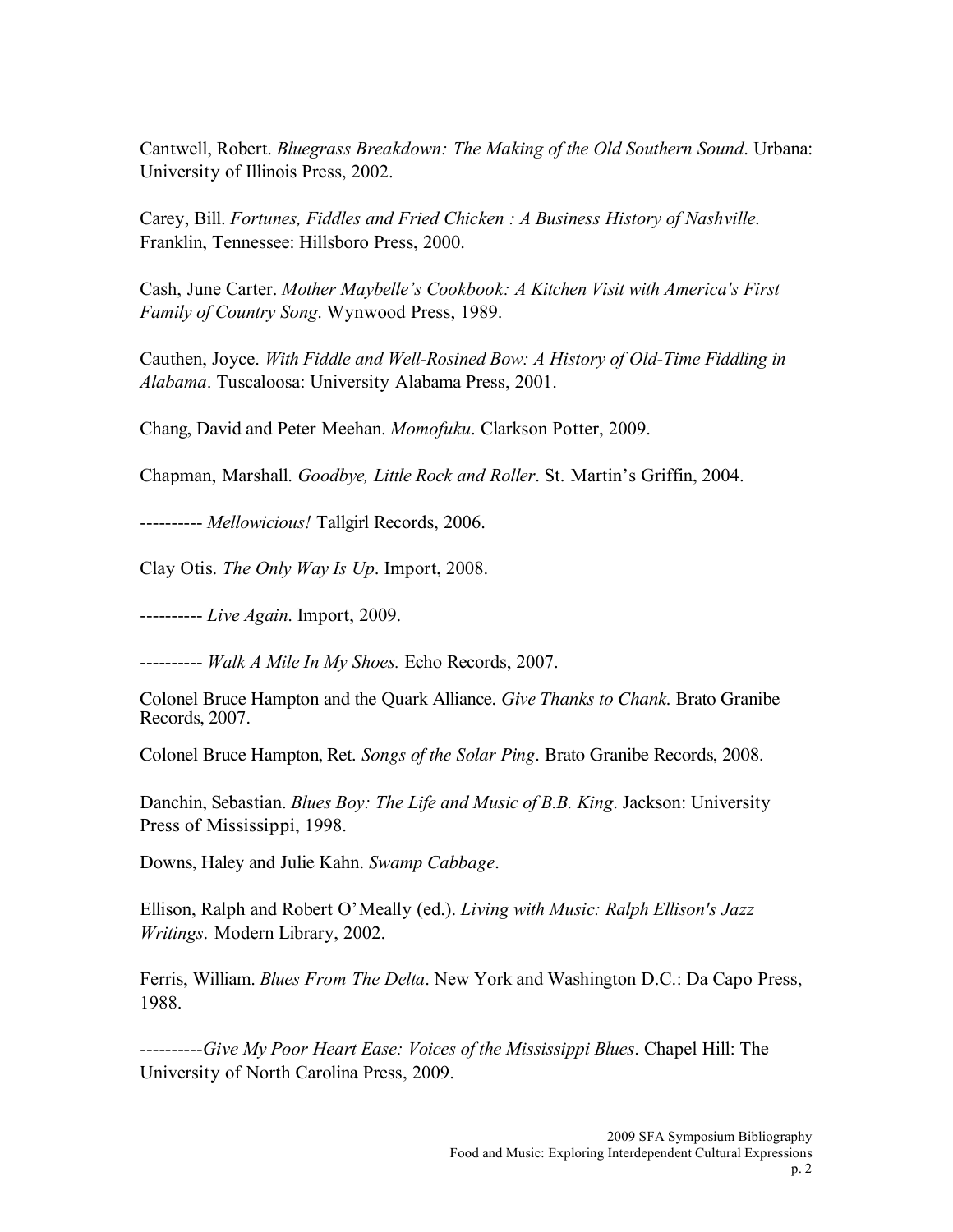Freeman, Scott. *Midnight Riders: The Story of the Allman Brothers Band*. London: Little, Brown and Company, 1996.

Goodson, Steve. *Highbrows, Hillbillies, & Hellfire: Public Entertainment in Atlanta, 1880- 1930*. Athens, Ga: University of Georgia Press, 2007.

Govenar, Alan. *Meeting The Blues: The Rise of the Texas Sound*. New York and Washington D.C.: Da Capo Press, 1995.

Green, Rayna. "Mother Corn and the Dixie Pig: Native Food in the Native South." *Southern Cultures* 14-4 (Winter 2008): 114-126.

Guillory, Ida. *Cookin' with Queen Ida, Revised 2nd Edition: Bon Temps Creole Recipes (and Stories) from the Queen of Zydeco Music (And Stories from the Queen of Zydeco Music)*. NY: Prima Lifestyles, 1996.

Hemphill, Paul. *The Nashville Sound: Bright Lights and Country Music*. Atlanta: Everthemore Books, 2005.

Hirshberg, Charles, and Mark Zwonitzer. *Will You Miss Me When I'm Gone?: The Carter Family & Their Legacy in American Music*. New York, NY: Simon & Schuster, 2004.

Huber, Patrick. *Linthead Stomp: The Creation of Country Music in the Piedmont South*. Chapel Hill: The University of North Carolina Press, 2008.

Jason and the Scorchers. *Lost and Found/Fervor*. EMI, 2008.

----------*The EMI Years*. Acadia Records, 2008.

----------*Wildfires and Misfires: Two Decades of Outtakes and Rarities*. Yep Roc Records, 2002.

Jason Ringenberg. *Best Tracks and Side Tracks 1979-2007*. Yep Roc Records, 2008.

---------- *All Over Creation*. Import, 2002.

Jones, Leroi. *Blues People: Negro Music in White America*. New York: Harper Perennial, 1999.

Keyes, Cheryl L. *Rap Music and Street Consciousness*. Urbana: University of Illinois Press, 2004.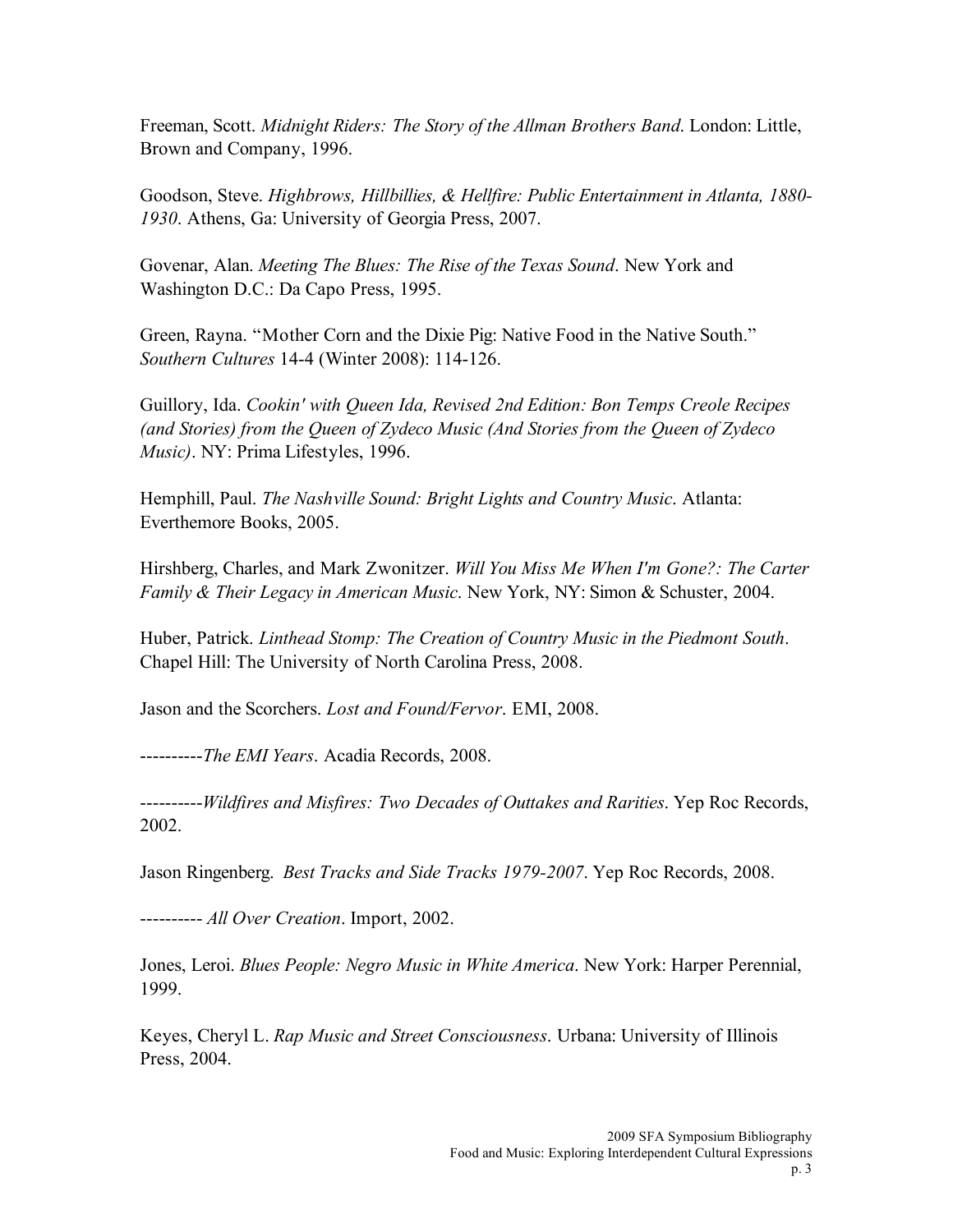Lange, Jeffrey J. *Smile When You Call Me a Hillbilly: Country Music's Struggle for Respectability, 1939-1954*. Athens, Ga: University of Georgia Press, 2004.

Lundy, Ronni. *Shuck Beans, Stack Cakes, and Honest Fried Chicken: The Heart and Soul of Southern Country Kitchens Seasoned with Memories and Melodies from Country Music Stars*. New York: Atlantic Monthly Press, 1994.

Malone, Bill C., and Charles Reagan Wilson. *The New Encyclopedia of Southern Culture: Volume 12: Music (New Encyclopedia of Southern Culture)*. Chapel Hill: The University of North Carolina Press, 2009.

Malone, Bill C. *Don't Get above Your Raisin': Country Music and the Southern Working Class* . Urbana: University of Illinois Press, 2006.

----------*Country Music USA, Revised*. Austin: University of Texas Press, 1997.

----------*Singing Cowboys and Musical Mountaineers: Southern Culture and the Roots of Country Music*. Athens, Ga: University of Georgia Press, 2003.

Mancini, J. M. "'Messin' with the Furniture Man: Early Country Music, Regional Culture, and the Search for an Anthological Modernism." *American Literary History* 16 (Summer 2004): 208-37.

McCusker, Kristine M, and Diane Pecknold, eds. *A Boy Named Sue: Gender And Country Music*. Jackson: University Press of Mississippi, 2004.

Murray, Albert. *Stomping the Blues* . New York: Da Capo, 1989.

Neff, Ali Colleen. *Let the World Listen Right: The Mississippi Delta Hip-Hop Story* . Jackson: University Press of Mississippi, 2009.

O'Meally, Robert. *Lady Day: The Many Faces of Billie Holiday*. Da Capo Press, 2000.

---------- *The Jazz Cadence of American Culture*. Columbia University Press, 1998.

O'Neill, Molly. *A Well-Seasoned Appetite: Recipes from an American Kitchen.* Viking, 1995.

---------- *The Pleasure of Your Company*. Viking, 1997.

---------- *American Food Writing: An Anthology With Classic Recipes*. Library of America, 2007.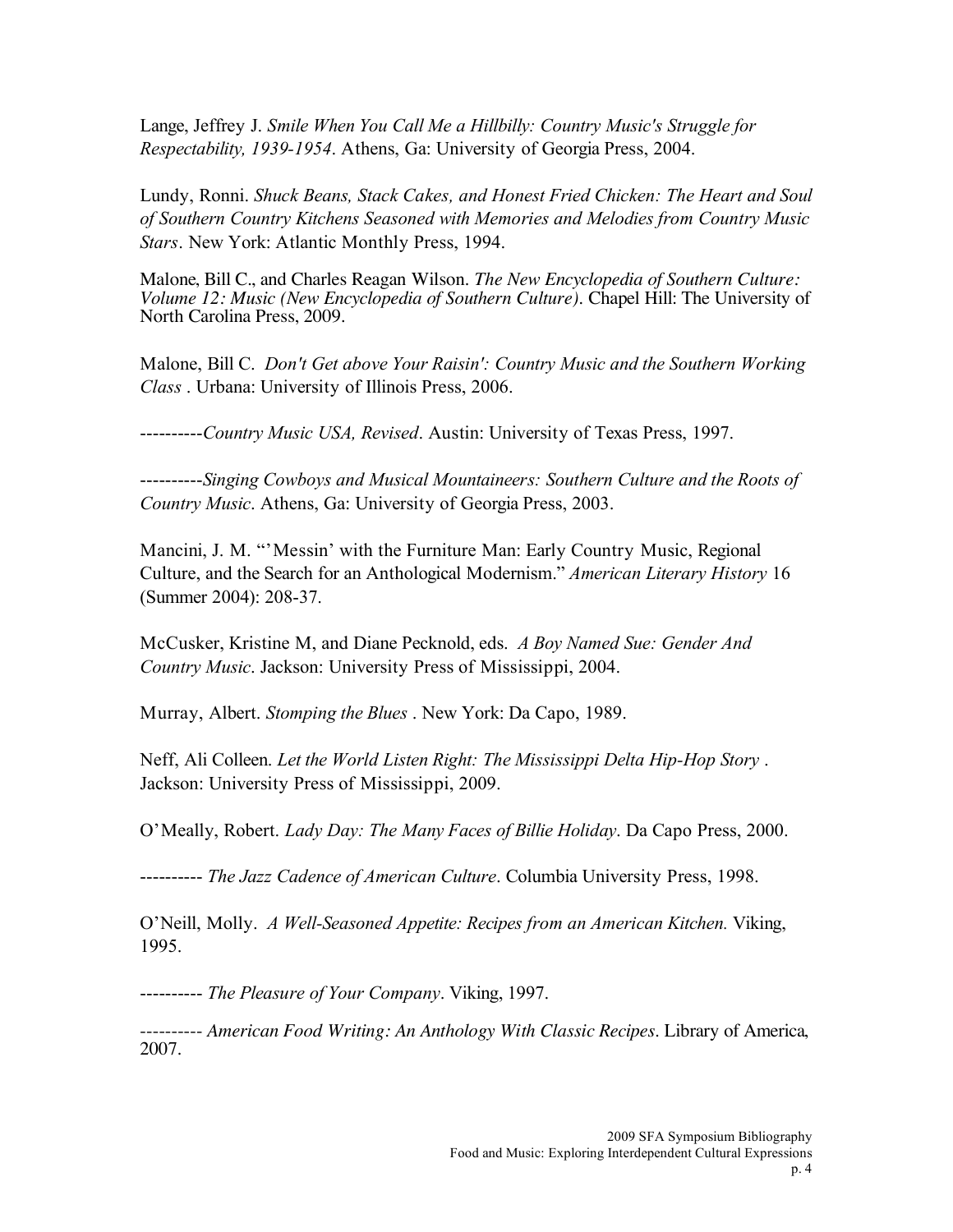---------- *Mostly True: A Memoir of Family, Food, and Baseball.* New York: Scribner, 2008.

Opie, Fredrick Douglass. *Hog and Hominy: Soul Food from Africa to America* . Columbia: Columbia University Press, 2008.

Ownby, Ted. American *Dreams in Mississippi: Consumers, Poverty, and Culture, 1830- 1998*. Chapel Hill: UNC Press, 1999.

---------- *Subduing Satan: Religion, Recreation, and Manhood in the Rural South, 1865- 1920*. Chapel Hill: UNC Press, 1993.

Palmer, Robert. *Tale of Two Cities: Memphis Rock, New Orleans Roll*. I.S.A.M. Monographs, No. 12. New York: Institute For Studies In American Music/Brooklyn College of the City University of New York, 1979. 1979.

Piazza, Tom. *City of Refuge*. Harper Perennial, 2009.

----------*True Adventures with the King of Bluegrass: Jimmy Martin*. Country Music Foundation Press, 2009.

Raines, Davis, and Tricia Walker. "Poetry for the People: Country Music and American Social Change." *The Southern Quarterly* Vol. 45 No. 2 (Winter 2008): 44-52.

Randall, Alice. *Pushkin and the Queen of Spades*. Mariner Books, 2005.

---------- *Rebel Yell*. Bloomsbury USA, 2009.

---------- *The Wind Done Gone*. Mariner Books, 2002.

Richardson, Riche. *Black Masculinity And the U.S. South: From Uncle Tom to Gangsta* . Athens, Ga: University of Georgia Press, 2007.

Rosenberg, Neil V. *Bluegrass: A History*. Urbana: University of Illinois Press, 2005.

Ryan, Marc W. *Trumpet Records: Diamonds on Farish Street* . Jackson: University Press of Mississippi, 2004.

Sancton, Tom. *Song for My Fathers: A New Orleans Story in Black and White*. Other Press, 2006.

----------*The Armageddon Project*. Handsel Books, 2007.